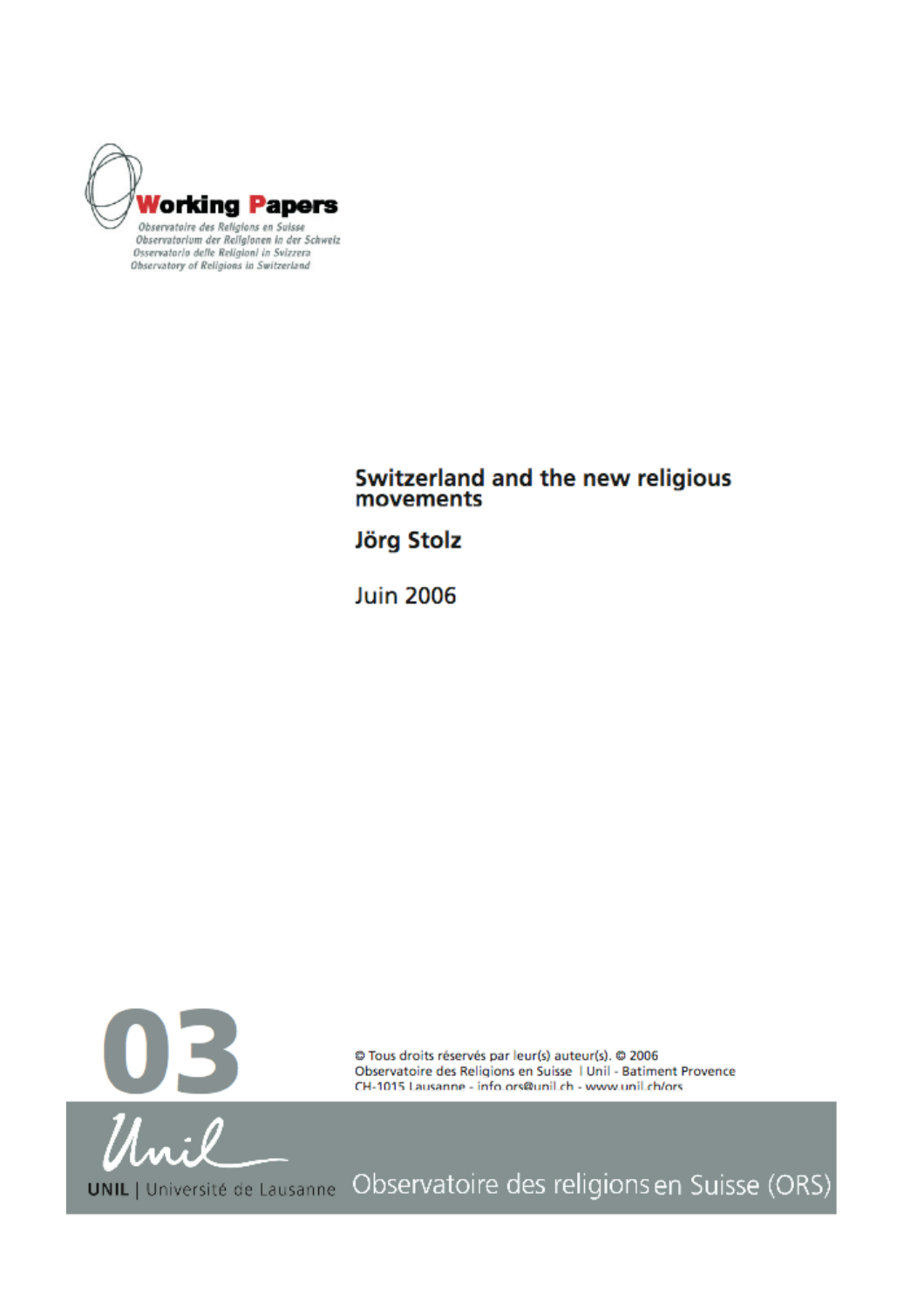# **Switzerland and the new religious movements**

Jörg Stolz

# **Abstract**

After a brief review of the Swiss religious landscape, it will be shown that the officially recognized churches are socially well-accepted, while many of the smaller groups have less credit in the eyes of the population. Legally, on the level of the Federation, Swiss law is very liberal, treating all religious beliefs in a like manner. However, the relationship between church and state in Switzerland is a matter to be decided by the cantons. Church-State regimes, therefore, vary widely between cantons, ranging from very liberal to very regulated. Concerning new religious movements, federal policy is also very liberal, refraining from any kind of "sect policy". The cantons, again, vary in their treatment of new religious movements.

# **L'auteur**

Jörg Stolz, né en 1967 - études à Zurich (CH) et Bielefeld (D), doctorat à Zurich, postdoc à Paris (F), Mannheim (D) et Ann-Arbor (USA) - est depuis octobre 2002 professeur ordinaire de sociologie de la religion à l'Université de Lausanne ainsi que le directeur de l'Observatoire des Religions en Suisse (ORS). Ses intérêts concernent entre autres les modèles explicatifs en sociologie de la religion et les possibilités de lier les méthodes quantitatives et qualitatives. Il a surtout travaillé sur les Eglises évangéliques libres, la conversion et les formes de religiosité en Suisse.

### **The author**

Jörg Stolz is professor of sociology of religion at the University of Lausanne, Switzerland. He is also the director of the Observatory of Religions in Switzerland (ORS). His publications are centered on questions of religion and immigration. Special interests are: evangelicalism, new forms of religiosity, conversion, societal attitudes towards religions and sects, combined quantitative and qualitative methods.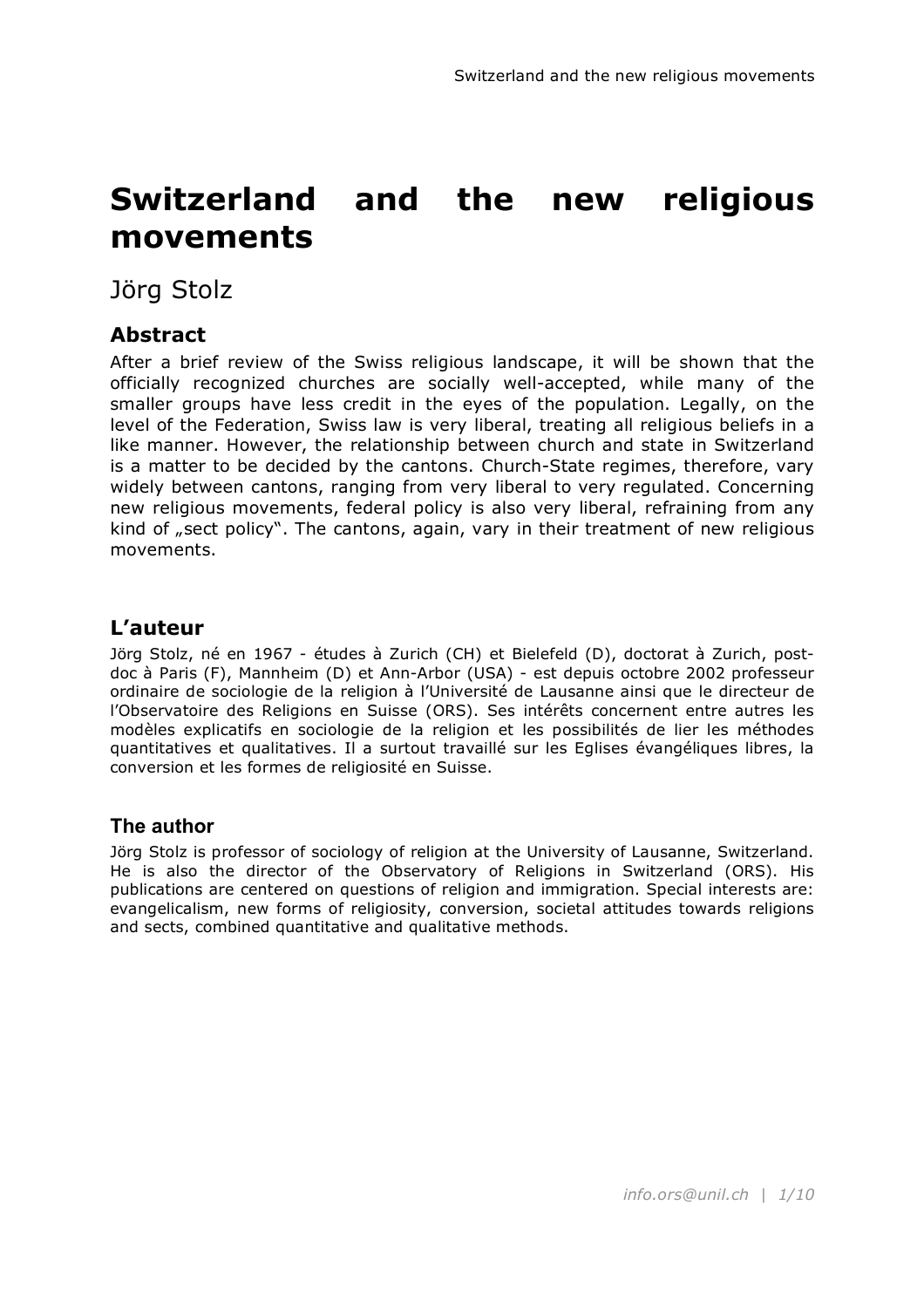

# **Switzerland and the new religious movements**

Jörg Stolz

# **1.1 The religious landscape of Switzerland**

Switzerland, a multilingual and multicultural country with four national languages, consists of 26 cantons (of which six are half-cantons). In the year 2000 it had 7,288,010 inhabitants, 20.5% of these were not of Swiss nationality. A total of 79.3% of the inhabitants (Swiss and foreigners) declared themselves to be members of a Christian denomination. Of these 52.8% were Roman Catholic, 41.7% Reformed (Protestant), 2.8% Protestant Free churches, 2.3% Christian Orthodox, 0.2 Christ-Catholic and 0.2% other Christian churches. Among the non-Christian religions, Islam (4.3%), Hinduism (0.4%), Buddhism (0.3%) and Judaism (0.2%) were the most important. The category "other" amounted to  $0.1\%$ . Some  $11.1\%$  of inhabitants claimed to be without any religious affiliation and 4.3% gave no indication at all.<sup>1</sup> The so-called "new religious movements" are numerically not very important. It is quite difficult to know their exact size, but estimations normally give them not more than 1-2% of the population. The largest groups (following 2000 census data) that are sometimes called "new religious movements" or even "sects" are the Neo-Apostolic Church and the Jehovah's Witnesses. The geographic centrality and the good infrastructure of the country have the effect that most religious groups of a reasonable size try to be present in Switzerland. It is not possible in the present publication to give an exhaustive list of religious movements in Switzerland, since there are literally hundreds of different groups. For a good overview the reader may refer to (Schmid/Schmid 2003) concerning the german-speaking part and (Basset 2001) for the french-speaking part of Switzerland. Groups that have been formed or have had special importance in Switzerland are Fiat Lux, the St. Michaelsvereinigung, Antroposophy and the Ordre du Temple Solaire.

# **2. The social and legal status of churches and religious organizations**

Considering very briefly the social status of churches and religious organizations in Switzerland, the two "big" churches that are recognized officially in most cantons (the Reformed and the Roman Catholic Churches) generally have high acceptance in the Swiss population. As surveys in 1989 and 1999 show (Campiche/Dubach 1992, Stolz 2001), a high percentage of the population thinks that these churches fulfil important social functions. In contrast to the officially recognized Christian churches, evangelical free churches, as well as groups belonging to other world religions (especially Islam) and new religious movements, are often perceived as "sects" and stereotyped in a very negative way (Stolz 2000).

Let us now turn to the legal status of churches and religious organizations. This topic cannot be understood without taking into account Swiss federalism. Thus, we have to distinguish very clearly between the federal level and the level of the cantons. On the federal level, it is interesting to take a look at the Swiss Constitution: the preamble starts out with a reference to "God Almighty" and "Creation". Although, after such an introduction, one might have expected a constitution in favor of Christianity or at least monotheistic religions, this is not so. In fact, the Swiss Constitution is very liberal. Thus in Article 15 (Freedom of Religion and Conscience) we read:

(1) The freedom of religion and conscience is guaranteed.

 $\overline{a}$ <sup>1</sup> These numbers stem from the Swiss Census 2000.

<sup>2/10</sup> | www.unil.ch/ors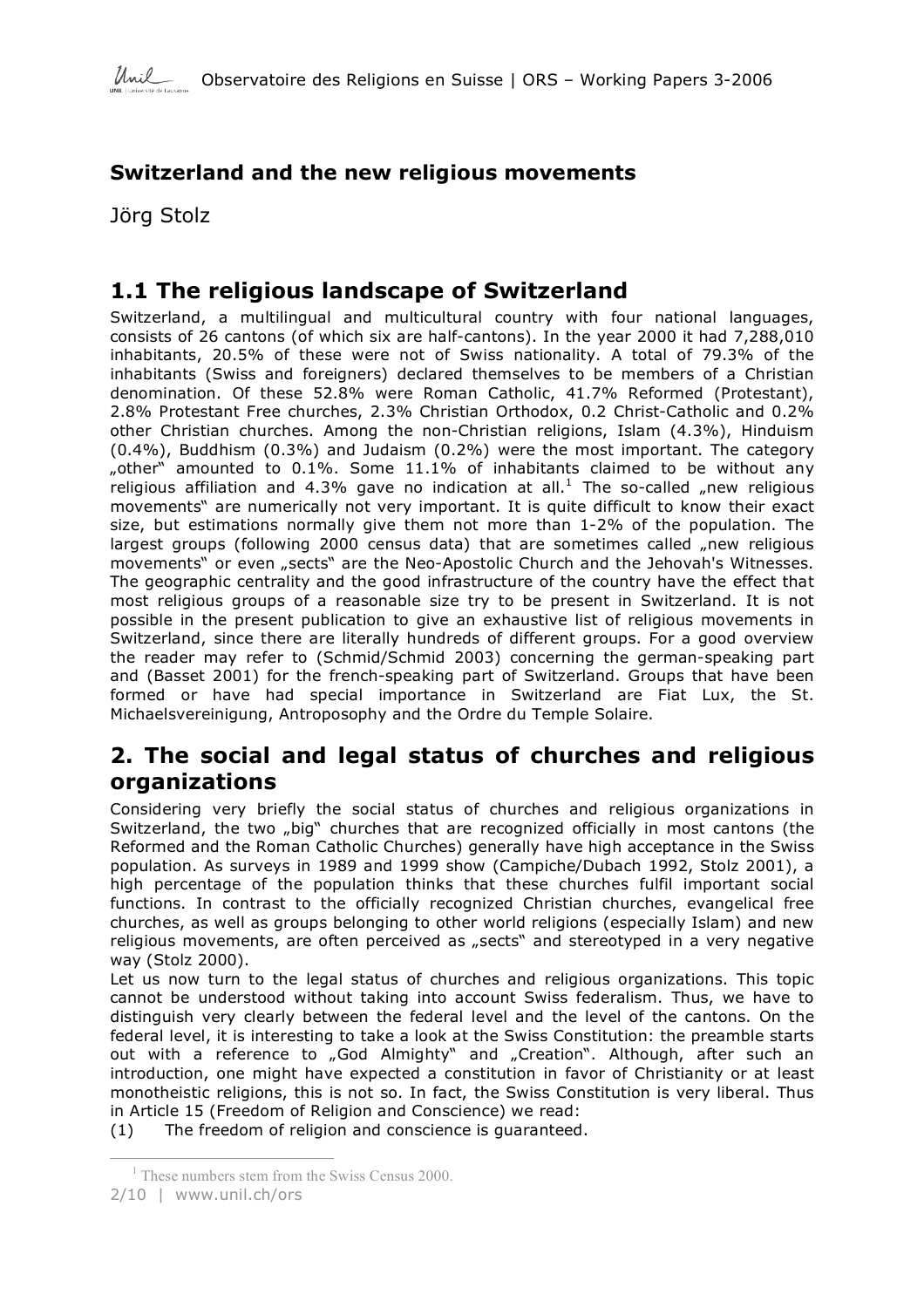(2) Every person has the right to freely choose his or her religion or nondenominational belief and to profess them alone or in community with others.

(3) Every person has the right to join or belong to a religious community and to receive religious education.

(4) No person may be forced to join a religious community, to conduct a religious act or participate in religious education.

Following interpretations of these rights by the Federal Court<sup>2</sup>, we can say that liberty of conscience and belief protects the whole range of religious (and non-religious, for example, philosophical) beliefs. As François Bellanger notes: "The distinction between "sect" and religion (...) is of no juridical interest. From the point of view of the law, there is no difference between sects, religions or beliefs." (Bellanger 2003, S. 99). Although the state shows itself in Article 15 to be confessionally neutral, this liberal stance finds its limits in Article 72.1 concerning "church and state", where we read:

The regulation of the relationship between church and state is a cantonal matter.

This means that despite the liberal stance of the Federation, on the cantonal level each individual canton can choose a totally different way of constructing the relationship between church and state – as long as the rights granted by the Constitution are not violated. As a result of this, we find 26 different church-state regimes in Switzerland, a different one in every canton or half-canton. The regimes of regulation are extremely varied. A few examples will suffice here. The most liberal arrangement is to be found in the canton of Geneva. Here, there has been (almost) complete separation of church and state since 1907.<sup>3</sup> The most regulated example, on the other hand, is the canton of Vaud. In this canton the new constitution (2003) states that the Reformed Church, the Roman Catholic Church are institutions of public law (de droit publique) and the Israelite community is an institution of public interest<sup>4</sup>.. The expenses of the Reformed and Roman Catholic Churches are paid for by the state (which means that there is no specific church tax). All the other cantons have regulatory arrangements that fall between these two extreme cases. In most cantons, both the Reformed and the Roman Catholic (and very often also the Christ-Catholic<sup>5</sup>) Churches are recognized officially by the state, which means that they have certain rights and obligations. Prerogatives can include the right to raise a church tax from (self-declared) members and also moral personalities, exemption from taxes, the right to give religious education in school and to administer religious services in hospitals and to the army. In almost all cantons, we find that the law adapts to the emergence of growing religious pluralism by diminishing the importance of historically grown religious monopolies or oligopolies. The trend, however, does not seem to go in the direction of a complete separation of church and state, but rather towards the public recognition of an ever greater number of religious groups.

# **3. The relation between the state and new religious movements**

#### **3.1 Swiss law and the new religious movements**

The mass suicides committed by members of the OTS (Ordre du Temple Solaire) on Swiss territory in 1994<sup>6</sup> led to considerable debate on whether and how the state should react to potentially dangerous "sects". In order to understand how Switzerland has

 $\frac{2}{3}$  BGE 119 Ia 178.<br> $\frac{3}{3}$  The separation is not total, however. The Protestant, Roman Catholic and Christ-Catholic Churches are recognized publicly, which means that the state helps them with some administrative business, such as the raising of a church tax. However, the payment of the church tax is optional and the churches are in no way subsidized by the state. Another example of the marked separation of church and state besides Geneva is the Canton of Neuchâtel.<br>
<sup>4</sup> Other religious groups can, under certain conditions, also qualify for such public recognition.<br>
<sup>5</sup> The Christ-Catholic Church split from the Roman Catholic Church as a liberal reaction to Vatica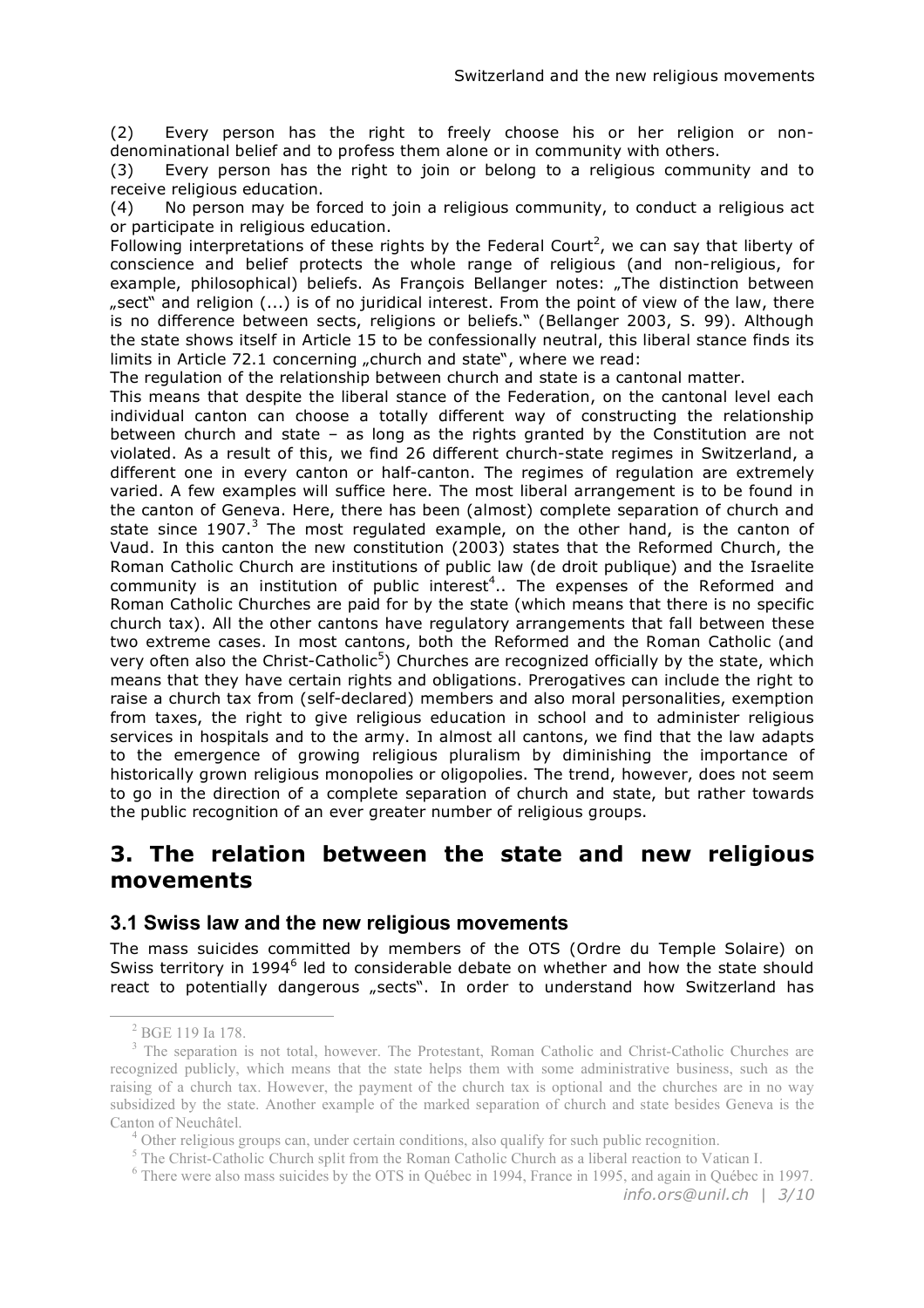responded to this question, we have to distinguish, again, between the federal level and the cantons. On the federal level we find a very liberal stance, that refrains from introducing a  $<sub>n</sub>$  sect policy". A first indicator is the fact that the Swiss Constitution does</sub> not use the word "sect", but treats all religious beliefs on the same level. A second indicator is a report produced by the Federal Department of Justice and Police from 1998 that looks into the question of whether, and under what circumstances, "sects" might endanger federal security. The report takes the group "Scientology" as an example and concludes, both in general and in respect to Scientology, that preventive federal action against "sects" would not be advisable.<sup>7</sup> A third indicator is to be found in various responses of the Federal Council to parliamentary interventions. Specifically, in 2000, the Federal Council reacts to a report by a commission of the National Council, which advises a national sect policy (recommending for example: better protection of religious consumers, better coordination between the federal state and the cantons on matters concerning sects, the formation of a national information center on sects).<sup>8</sup> The Federal Council, however, rejects these proposals very clearly.<sup>9</sup> It argues, for example, that the existing laws are sufficient to protect people from all kinds of action by potentially dangerous groups; that the term "sect" cannot be defined clearly, since the phenomenon is too complex, and that, therefore, there cannot be a clear "policy on sects". The Federal Council has issued a list of criteria that would justify preventive police action. This foresees such action only if there is:

1. violence in or outside of the religious movement or group, or if the movement can be qualified as a violent or terrorist organization or as endangering internal security

2. a danger to constitutional order, due to the movement using unlawful and antidemocratic means

3. a threat to human dignity or social peace because of racist or anti-Semitic actions

4. systematic violation of the financial interests of its members (organized crime)

5. a ban on the movement in other countries for having violated the law.  $^{10}$ 

Needless to say, the policy concerning sects differs in each of the 26 cantons and halfcantons. Some cantons, for example, have produced special reports or publications on the matter; several cantons subsidize information centers on sects and religious movements (such as the Centre des Croyance in Geneva or Infosekta in Zurich). Cantons also differ concerning the legislation introduced in response to specific problems with specific religious groups. Past experience has shown that better coordination between the cantons in these matters would help, since the same problems come up time and again, but are often tackled without the know-how already acquired in other cantons.

#### **3.3 New religious movements, society and state: selected problems**

In what follows we will enumerate some examples of problems between new religious movements and society or the state in Switzerland.

#### Salvation Army**<sup>11</sup>**

Before the beginning of the  $20<sup>th</sup>$  century most dissident religious groups in Switzerland had a more or less marked Christian background. Examples would be the Anabaptists of the 16<sup>th</sup> century, the Neo-Apostolic Church, the Mormons or the Salvation Army of the  $19<sup>th</sup>$  century or the Jehova's Witnesses that arrived at the beginning of the  $20<sup>th</sup>$  century.

<sup>&</sup>lt;sup>7</sup> Departement fédéral de justice et police , La scientology en Suisse, 1998, p. 13.<br><sup>8</sup> "Sectes" ou mouvements endoctrinants en Suisse. La nécessité de l'action de l'Etat ou vers une politique fédérale en matière de "sectes". Rapport de la Commission de gestion du Conseil national, 1. Juillet 1999.<br><sup>9</sup> Réponse du Conseil fédéral au rapport de la CdG-CN: "Sectes" ou mouvements (...), 2000.<br><sup>10</sup> Réponse du Conseil

<sup>4/10</sup> | www.unil.ch/ors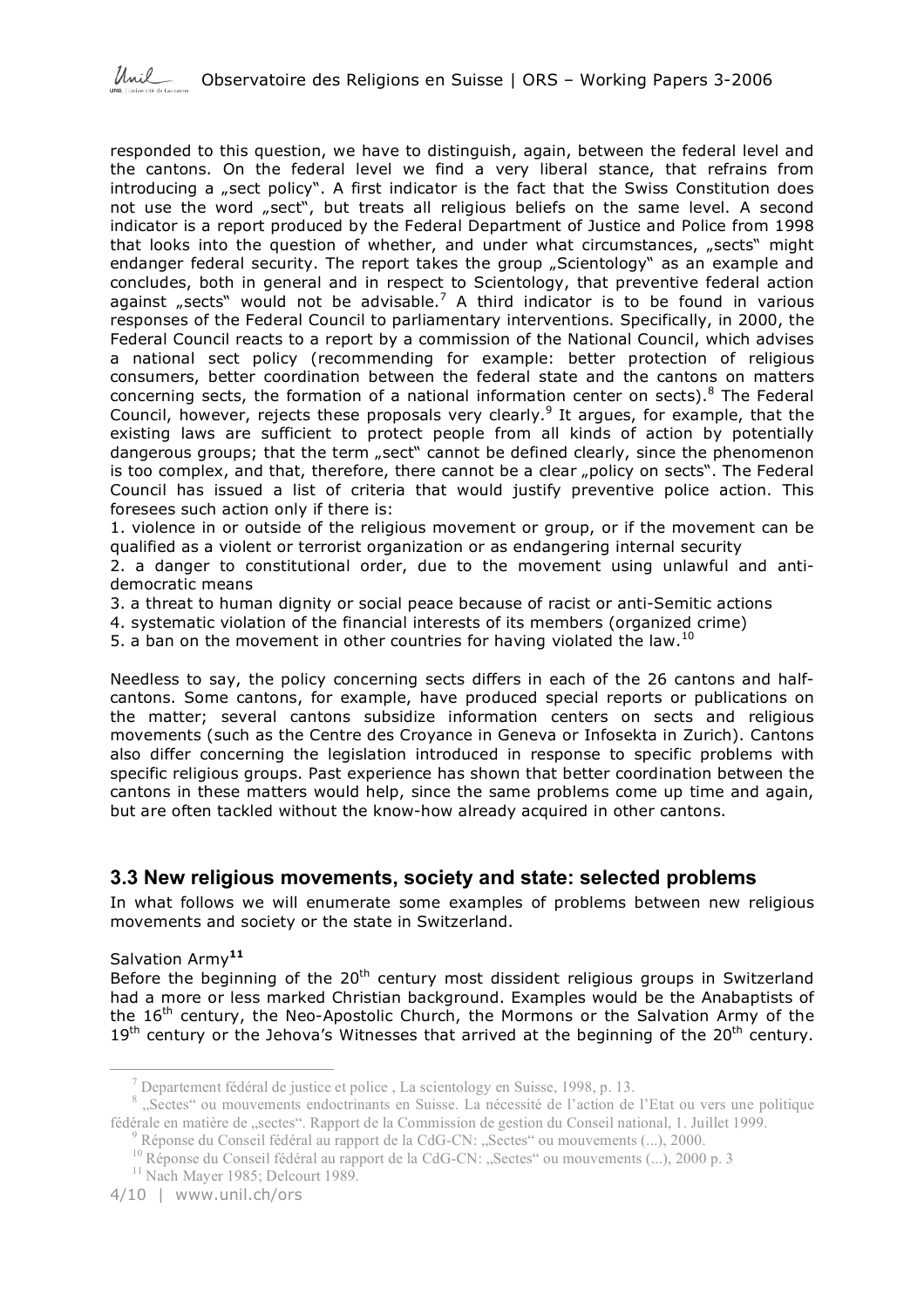Often the societal reactions to these groups were very similar to the reactions we can observe at present and which are directed towards what we nowadays call the "new religious movements". A very interesting example is the arrival of the Salvation Army in Switzerland (Mayer, 1985). In the  $19<sup>th</sup>$  century, this group was perceived as dangerous; it was accused of tearing apart families, pursuing financial goals under the guise of religious cover and leading its members into a total dependence. Nowadays, however, the Salvation Army is seen as old-fashioned but inherently good-natured. How did the relationship between the group and the society change so dramatically? It seems that both the movement has become softer in its missionary practice and society has become more realistic in its perception of the group, abolishing former stereotypes and prejudice.

#### Antroposophy**<sup>12</sup>**

After having been excluded from the theosophical movement for having criticized certain tendencies, Rudolf Steiner founded his own movement called "Anthroposophy" in 1913 in Dornach. Anthroposophy, which combines theosophical and Christian elements, wants to let us develop our spiritual faculties such as imagination, inspiration and intuition. The movement has been very influential in Switzerland, in large part because of special "Steiner-Schools" which have a good reputation and which for a long time were perceived to be very modern. Nowadays, one easily forgets that the foundation of the Anthroposophical center in Dornach in the years 1910-1920 was greeted with very negative societal reactions. In the media, in books and in reunions it was maintained that Anthroposophy was a conspiring, subversive, "un-Swiss" organization which had the unique goal of letting Rudolf Steiner become a rich man and giving him the opportunity to lead his followers into a total dependence (Mayer 1993). As in the case of the Salvation Army, this is a good example showing that a very tense relationship between a religious movement and society can evolve and lead to a relaxed coexistence.

#### Divine Light Zentrum**<sup>13</sup>**

The Indian Swami Omkarananda, who had lived for several years as a monk in the Ashram of Swami Sivananda and who taught, for example, a kind of Mantra-Meditation, founded the Divine Light Zentrum in Winterthur in 1966. The success of the movement led to the purchase of a lot of real estate in a restricted area, making the presence of the movement in the neighborhood very visible. In the following, a self-enforcing process of ever higher tensions between the movement and its neighborhood evolved, which was fuelled as well by neighbors, politicians, the media as the movement itself, who started a series of law-suits. Finally, the situation escalated, when some followers of the movement reacted with various unlawful activities, planting, for example, a bomb, which exploded at a house of a local politician. Swami Omkarananda was sentenced to imprisonment by the federal court (1979-1985) and was then banished from Switzerland. His followers have since tried to rehabilitate their master. The example presents some interest, for it shows how over-reactions both on the side of the religious group as on the side of societal groups can lead to a self-enforcing process, ending possibly in a catastrophe.

#### St. Michaelsvereinigung**<sup>14</sup>**

 $\overline{a}$ 

In the 1960s the St. Michaelsvereinigung was founded in a small village called Dozwil (canton Thurgau) by Paul Kuhn. The central element of the cult was the reception of (sometimes: apocalyptic) messages by a "medium" (Maria Gallati and Ulrich Aeberhard). In March and April 1988 members of the group distributed a message in Dozwil, which announced the imminent end of the world. The date of the apocalypse was said to be the  $8<sup>th</sup>$  of may. The biggest boulevard-journal of Switzerland (Blick) made a headline story out of this incident: it deplored the "madness of this sect", investigated the danger

<sup>&</sup>lt;sup>12</sup> Nach Schmid/Schmid 2003; Mayer 1993.<br><sup>13</sup> Nach Schmid/Schmid 2003; Mayer 1993;.<br><sup>14</sup> Nach Schmid/Schmid 2003, Mayer 1993, Aubert/Keller 1994, Steiner 1996.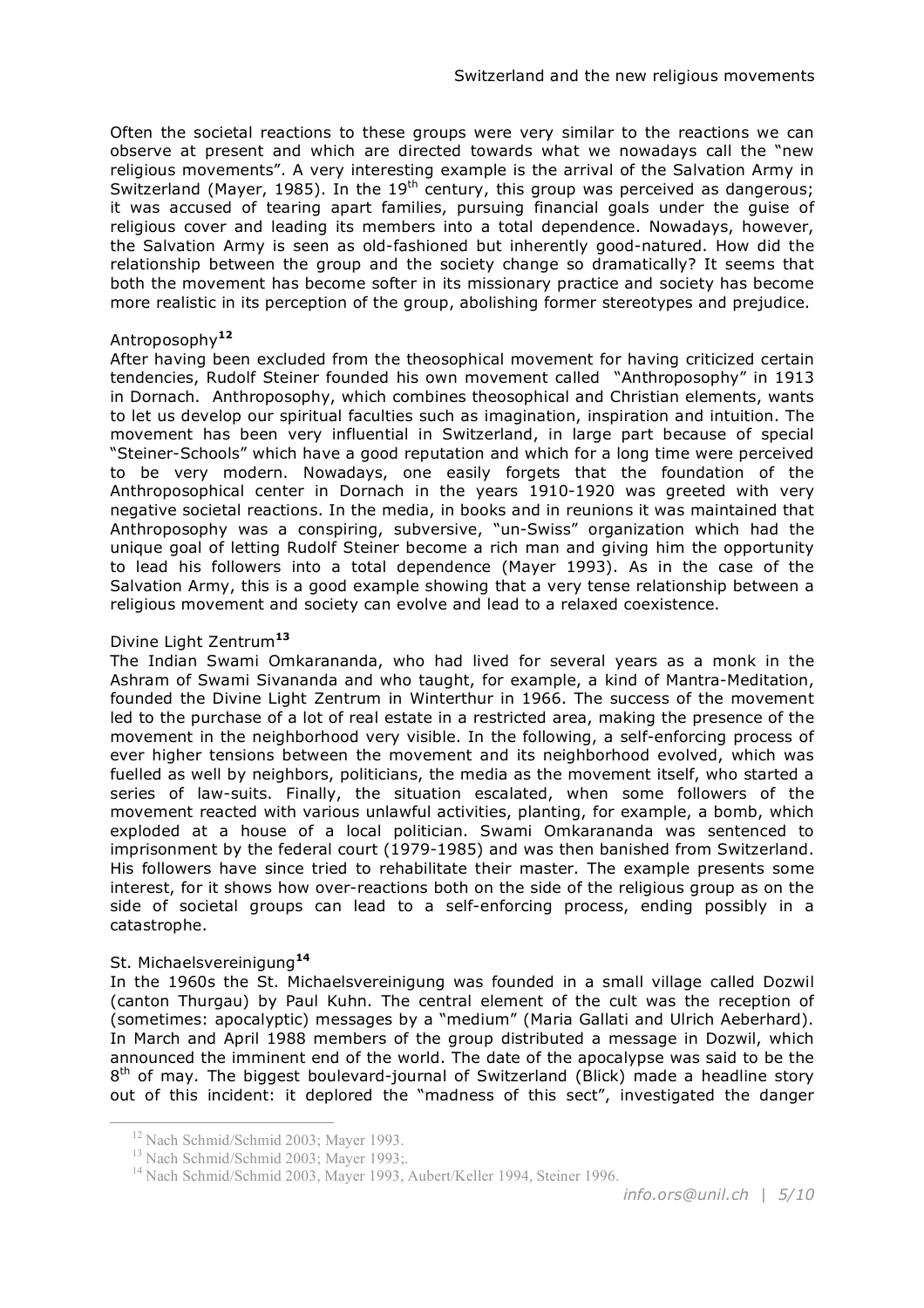

especially for children in the village and made the group known in the whole country. As a consequence, on Mai 7<sup>th</sup>/8<sup>th</sup> hundreds of people flooded into Dozwil in order to witness the (non-) occurrence of the end of the world. This, in turn, led to riots and attacks on members of the St. Michaelsvereinigung and gave the press new material for further headlines. In spite of the failed prophecy and a lot of defections, the St. Michaelsvereinigung survived. Dozwil had to face, however, important tensions between followers and adversaries of the religious movement. This example is interesting in so far as it shows how external actors (in this case: the media) can use and aggravate possible tensions between religious groups and their social environment.

#### Ordre du Temple Solaire**<sup>15</sup>**

In the early 1970s the Frenchman Joseph Di Mambro founded a community near Geneva, one of the names of which was "Ordre du Temple Solaire". In 1982 the homoeopathic doctor Luc Jouret joined the group, quickly becoming a co-leader. The group, active in Switzerland, Canada and France, offered its members an esoteric view of the world partly influenced by the Rosicrucian movement and incorporating apocalyptic elements. As to their apocalyptic ideas, the group considered itself first as "survivalist", preparing actively in order to survive an imminent end of the world. When the group faced more and more difficulties (Di Mambro's tricks with which he produced certain spiritist phenomena were becoming known in the group, Jouret was convicted for possession of arms, the luxurious life-style of the leading duo was being criticized, several members defected reclaimed their money), the apocalyptic fears of the leaders rose. The idea of the "transit", the selfinduced trespassing into another world, was born. In the following months the leaders planned a mass-suicide, which took place in September/October 1993. Some members were considered "traitors" and killed. Other members of the group committed suicide later, in December 1995 and March 1997. This is an example of a group that, as a consequence of internal reasons, gets caught in a self-destructing dynamic, which leads into catastrophe. The public takes notice only afterwards.

#### Scientology**<sup>16</sup>**

 $\overline{a}$ 

The science-fiction author L. Ron Hubbard invented in the 1940s in the USA a kind of doit-yourself-psychotherapy, which he called "Dianetics". A book, which described this technique, was a commercial success; the method itself, however, was criticized harshly by virtually the whole range of professional psychiatrists. After two failures in organizing Dianetics, Hubbard finally founded "Scientology", a tightly controlled organization, which had the goal of monopolizing the technique, preventing any "free-lance" use of the method. Selling courses and material by the use of which the technique is taught, the organization has since spread all over the world. In Switzerland, the first group was founded in 1970. Today we find centers in the cantons of St.Gallen, Zurich, Basel, Bern, Lucerne, Vaud and Tessin. The biggest centers are to be found in the cities of Zurich and Lausanne. **<sup>17</sup>** Several cantons and cities had to deal with Scientology as a result of

<sup>&</sup>lt;sup>15</sup> Nach Schmid/Schmid 2003, Mayer 1999,<br><sup>16</sup> Nach Stark/Bainbridge 1985; Wilson 1990; Département (1998); Schmid/Schmid (2003).<br><sup>17</sup> Die *Dianetik* geht davon aus, dass der Mensch zwei Arten von "mind" besitzt, einen an

einen reaktiven. Der analytische mind besitzt fast unbegränzte Fähigkeiten, er wird jedoch durch den reaktiven mind in seiner Funktionsweise gestört (durch sog. Engramme, d.h. durch eine Art das Verhalten störende Erinnerungen). In einer ein elektronisches Gerät (E-meter) benutzenden Therapieform (Auditing) werden die Engramme wiedererinnert und hierdurch gelöscht, bzw. in den analytischen mind überführt. Sind alle Engramme gelöscht, so ist der Mensch "clear" und verfügt somit wieder über die ursprünglichen Fähigkeiten des Thetan. Die *Scientology* ist dann die Lehre von den verschiedenen Stufen von OT (operative thetan). Wer clear ist, kann also durch das Belegen weiterer Kurse und das Erreichen immer höherer Stufen eine immer grössere Vollkommenheit erreichen. Die Scientology gehteiner Reinkarnationsvorstellung aus. Im Auditing können Erlebnisse aus früheren Leben auftauchen. Während die Dianetik eine Art psychotherapeutische Technik darstellt, ist Scientology nach Auffassung der Organisation eine Religion, da man im Bereich des Thetans mit spirituellen Problemen konfrontiert wird.

<sup>6/10</sup> | www.unil.ch/ors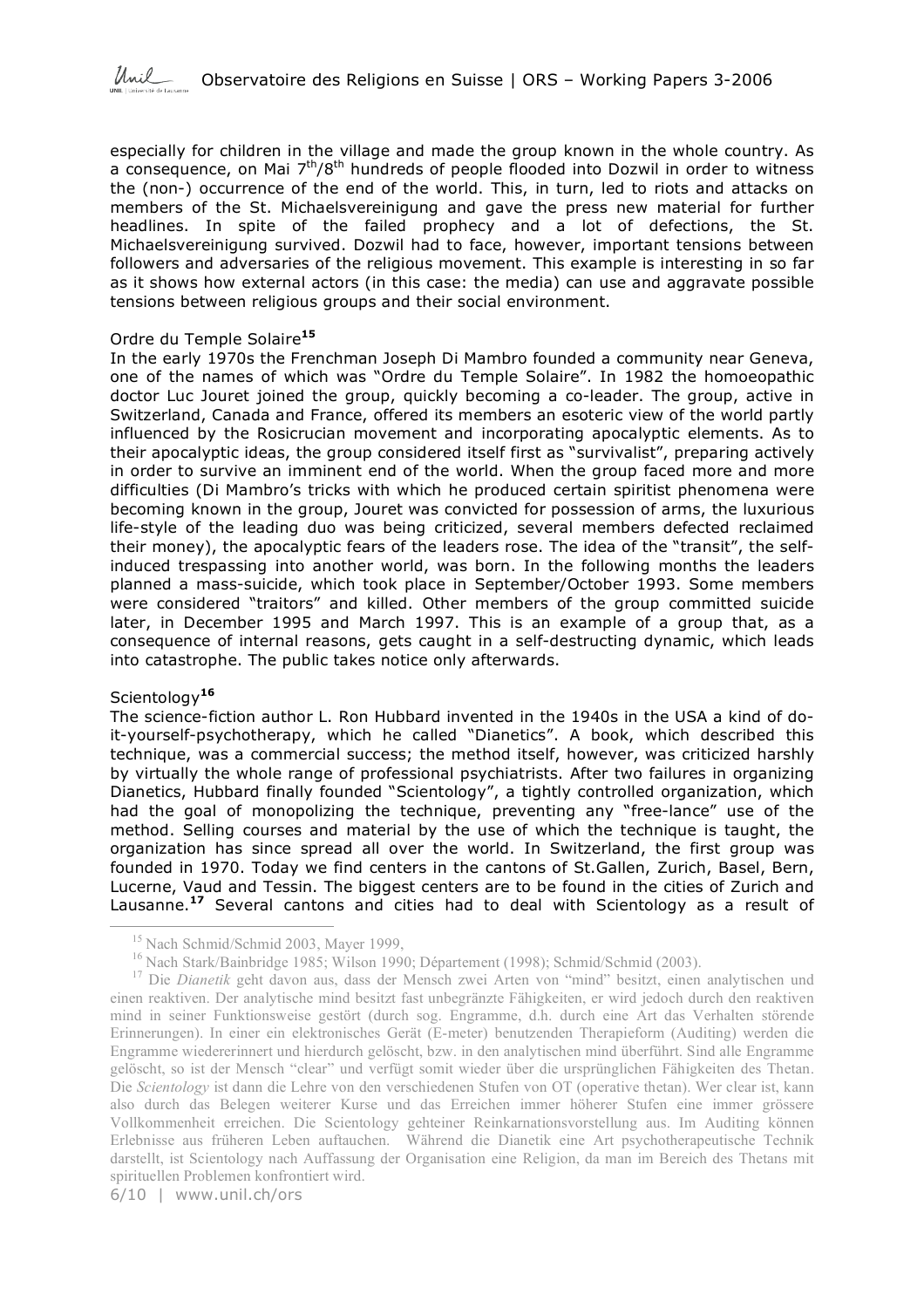petitions, parliamentary initiatives and complaints from the population. Quite often the question was, if it was possible or advisable to prohibit the group from advertising their method on the streets by the use of their well-known personality test. In some cases such a prohibition became reality (for example in the canton of St.Gallen since 1990). The reason given was that Scientology did not act as a religious group, but was rather trying to sell a commercial product. An indicator for the perceived importance of Scientology can be seen in the fact (already mentioned above) that the federation used the example of Scientology to study the question if sects could possibly be a problem for national security and if a preventive sect-policy was advisable. The tensions between Scientology and their social environment, which are in part to be explained by their aggressive vending style and an excessive self-confidence, are very similar to the problems many other groups face. The example of Scientology is especially interesting, however, since it is a group whose religious character is open to doubt. This leads into a situation in which the state has to adress the question of the definition of religion.

#### Fiat Lux**<sup>18</sup>**

Erika Bertschinger, alias Uriella, a former member of Spiritist circles, had – as she says – a first psychic contact with Jesus Christ in the 1970s. In 1980, she founded the "Orden Fiat Lux" in Egg (canton of Zurich). Further locations of the movement are Schwellbrunn (canton of Appenzell), where Uriella leads a practice for natural healing, and a place in Germany (Strittmatt/Görwihl) and Austria (Sittersdorf). Uriella supervises the movement together with her husband Eberhard Bertschinger Eicke (Icordo). The messages that are being transmitted through the medium Uriella combine elements from Christianity, Esoterism, the UFO-movement, physiognomy, alternative medecine and apocalyptic thought. Criticism inside the movement is virtually non-existent; outside criticism, however, has especially focused on the healing practice of Uriella. It is maintained, for instance, that Uriella sells fake healing products for high prices (one example: tap water that has been transformed into "Anthrums-Water" and which is supposed to have healing power). In Germany, Uriella had to go to court several times with respect to her healing practice. One charge was that she had caused the death of two of her followers, preventing them to go to a regular doctor. In 1996, however, the verdict in this matter was not guilty for lack of evidence. Uriella and Icordo appear regularly in the media; they are often made fun of by commentators and the public. They do not seem to mind, however, well knowing that appearances in the media always work as publicity.

# **Conclusion**

These few examples suffice to show that problems between new religious movements, society and the state have to be seen as effects emerging from an often complex interplay of different factors. Although many affairs seem to have similar appearances, every singular case can only be explained by carefully inspecting the specific historical conditions. In some cases an internal dynamic of the group is the decisive factor (Ordre du Temple Solaire); in other cases we are faced with an self-enforcing dynamic between religious group and social environment (Divine Light Zentrum), in yet other cases the society reacts with hostility to religious practices and missionary activities that are perceived as "foreign" (Salvation Army, Scientology). In many cases external actors who can have their own interests in dealing with the affair can have an important role to play, for example the media, politicians or experts (Divine Light Zentrum, St. Michaelsvereinigung, Fiat Lux). In virtually all of the cases a part of the problem lies in an excessive self-confidence concerning the truth of their own message and a lack of internal critical faculties of the concerned groups. Sometimes we can observe that initial conflicts wane, as the groups tune down their initially sky-high ambitions and the society is getting used to the presence of the groups (Salvation Army, Anthroposophy). Since there is an important danger in judging religious groups on the basis of stereotypes and

 $\overline{a}$ 

<sup>18</sup> Nach Schmid/Schmid 2003.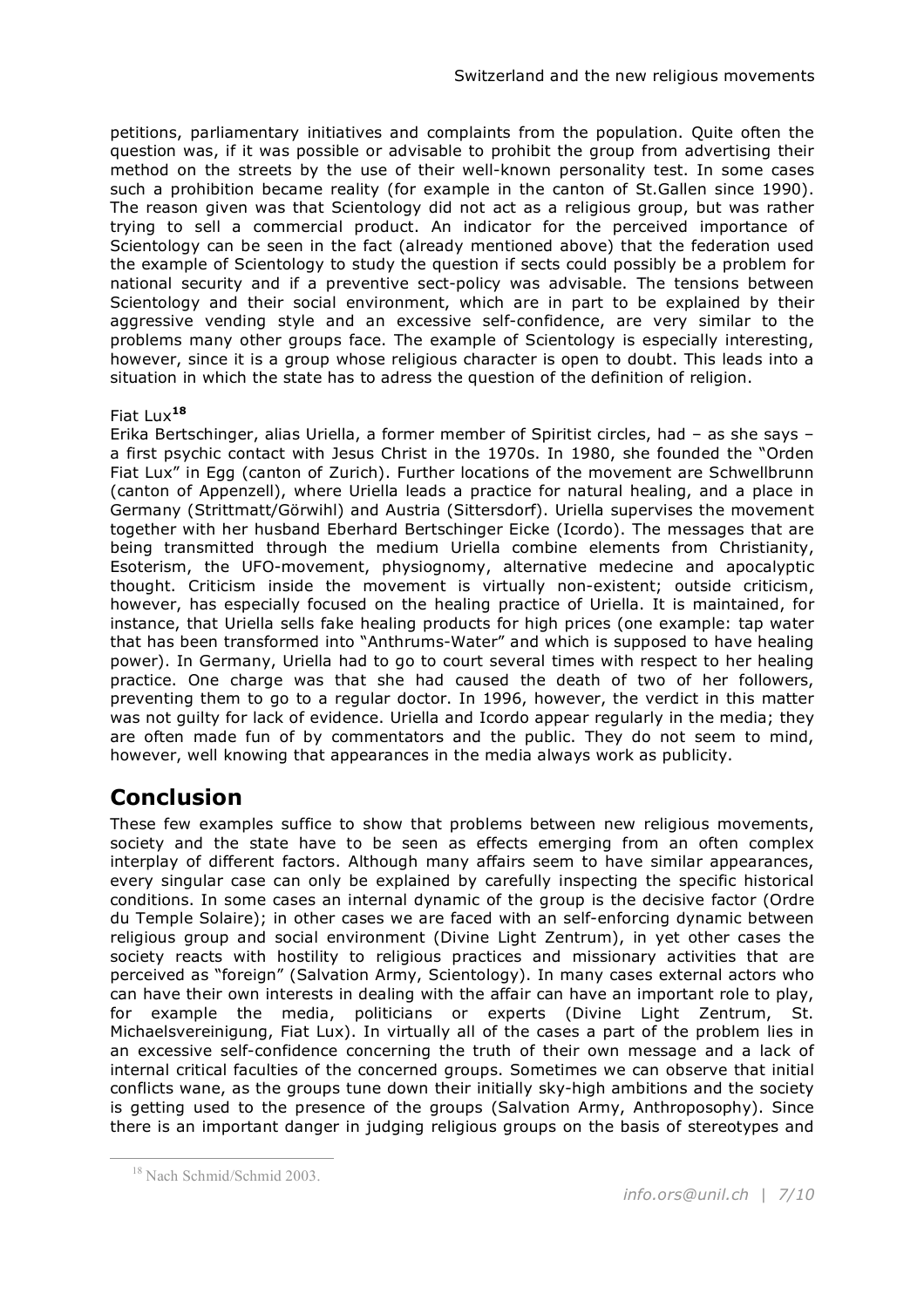prejudices, the federal practice of refraining from a preventive sect-policy and to judge every case individually, if necessary, seems quite reasonable.

# **Literature**

Aubert, R. and Keller, C.-A. (1994) Vie et Mort de l'Ordre du Temple Solaire. Vevey: Editions de l'Aire.

Aubry, P. (2001) "Sectes et législations", in Aubry, P. (ed.) Les sectes: aspects criminologiques, pp. 55-76. Paris: L'Harmattan.

Basset, J.-C. and al., e. (2001) Panorama des religions. Traditions, convictions et pratiques en Suisse romande. Genève: Editions Enbiro.

Bellanger, F. (2003) Statut des minorités religieuses en Suisse, Archives de sciences sociales des religions 121 (janvier-mars): 87-100.

Borghi, M. (1996) "L'Etat de droit face aux sectes (perspectives fondées sur une analyse de la jurisprudence fédérale", in S. Bauhofer (ed.) Sectes et occultisme: aspects criminologiques, pp. 52-81. Zürich: Rüegger.

Campiche, R. and Dubach, A. (1992) Croire en Suisse(s). Lausanne: éditions l'Age d'Homme.

Corti, N. (1997) Les sectes en Suisse: entre droit pénal et liberté religieuse, plaidoyer 6 53-58.

Delcourt, R. (1989) L'armée du salut. Paris: PUF.

Département fédéral de justice et police (1998) La Scientology en Suisse. Rapport préparé à l'intention de la Commission consultative en matière de protection de l'Etat.

Mayer, J.-F. (1985) Une honteuse exploitation des esprits et des porte-monnaie? Les polémiques contre l'Armée du Salut en Suisse en 1883 et leurs étranges similitudes avec les arguments utilisés aujourd'hui contre les "nouvelles sectes". Fribourg: Les Trois Nornes.

Mayer, J.-F. (1993) Les Nouvelles Voies Spirituelles. Enquête sur la religiosité parallèle en Suisse. Lausanne: Editions L'Age d'Homme.

Mayer, J.-F. (1996) "Des idées qui tuent? La question des doctrines criminogènes", in S. e. a. Bauhofer (ed.) Sectes et occultisme: aspects criminologiques, pp. 141-158. Zürich: Rüegger.

Mayer, J.-F. (1999) "Les chevaliers de l'Apocalypse: l'Ordre du temple solaire et ses adeptes", in F. Champion and M. Cohen (ed.) Sectes et démocratie, pp. 205-223. Paris: Cohen.

Pahud de Mortanges, R. (1997) Destruktive Sekten und Missbrauch der Religionsfreiheit. Eine Problemanzeige, AJP/PJA 6 766-770.

Stamm, H. (1995) Sekten. Im Bann von Sucht und Macht. Zürich: Kreuz Verlag AG.

Schmid, G. and Schmid, G. O. H. (2003) Kirchen Sekten Religionen. Religiöse Gemeinschaften, weltanschauliche Gruppierungen und Psycho-Organisationen im deutschen Sprachraum. Zürich: TVZ.

Stark, R. and Bainbridge, W. S. (1985) The future of religion. Berkeley: University of California Press, Ltd.

Steiner, R. (1996) "Ein Sektendrama aus der Sicht der Kriminalpolizei", in S. e. a. Bauhofer (ed.) Sectes et occultisme: aspects criminologiques, pp. 193-210. Zürich: Rüegger.

Stolz, J. (2000) Soziologie der Fremdenfeindlichkeit. Theoretische und empirische Analysen. Frankfurt/Main: Campus.

Stolz, J. (2001) Individuelle Religiosität, Kirchenbindung und Einstellungen zu den Kirchen im Kanton Zürich und in der Schweiz. Ein Bericht zuhanden des Evangelischreformierten Kirchenrates des Kantons Zürich. Zürich.

Wilson, B. (1990) "Scientology: A Secularized Religion", in ders. (ed.) The Social Dimensions of Sectarianism. Sects and New Religious Movements in Contemporary Society, pp. 267-288. Oxford: Clarendon Press.